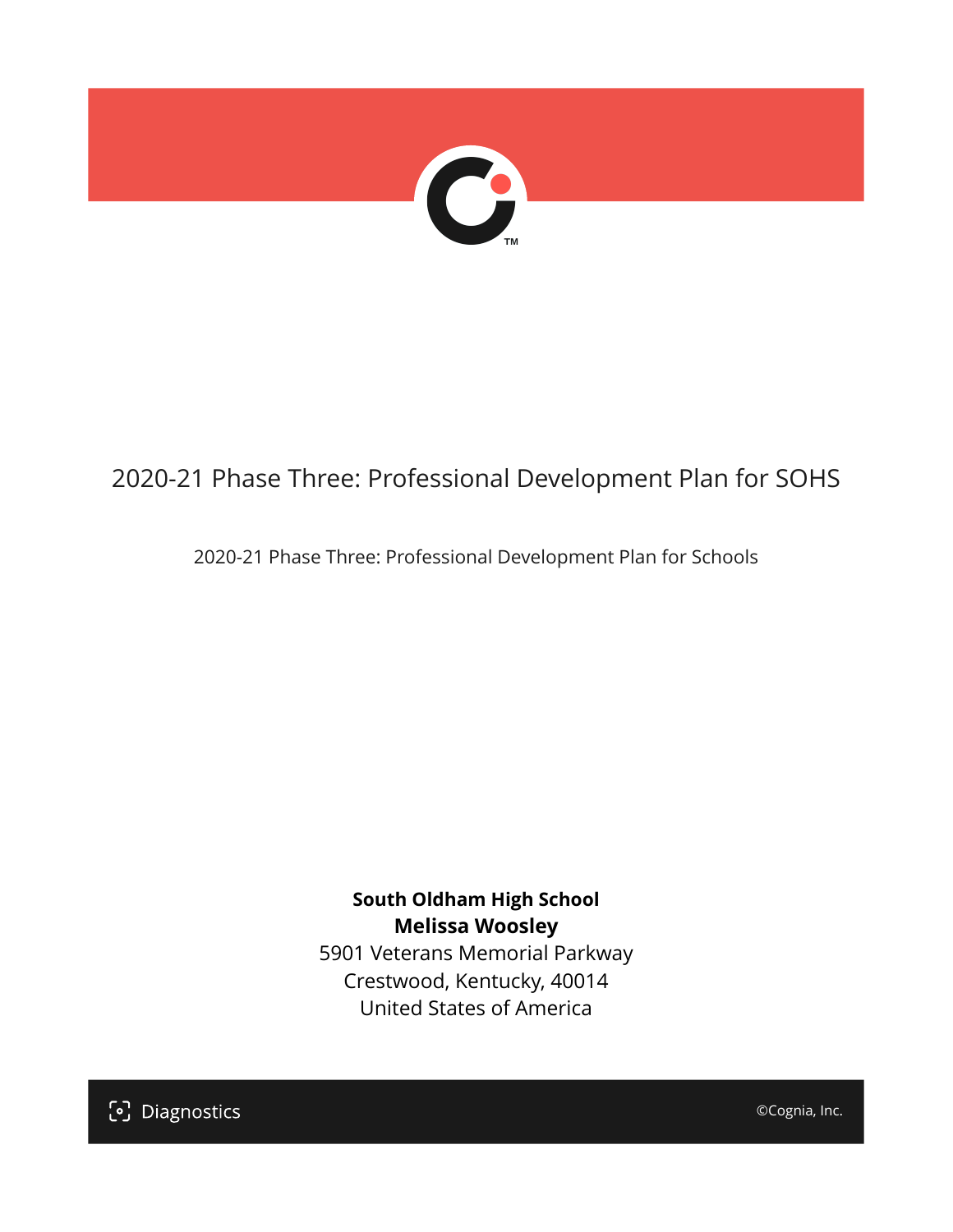### **Table of Contents**

| 2020-21 Phase Three: Professional Development Plan for Schools |  |
|----------------------------------------------------------------|--|
| Attachment Summary                                             |  |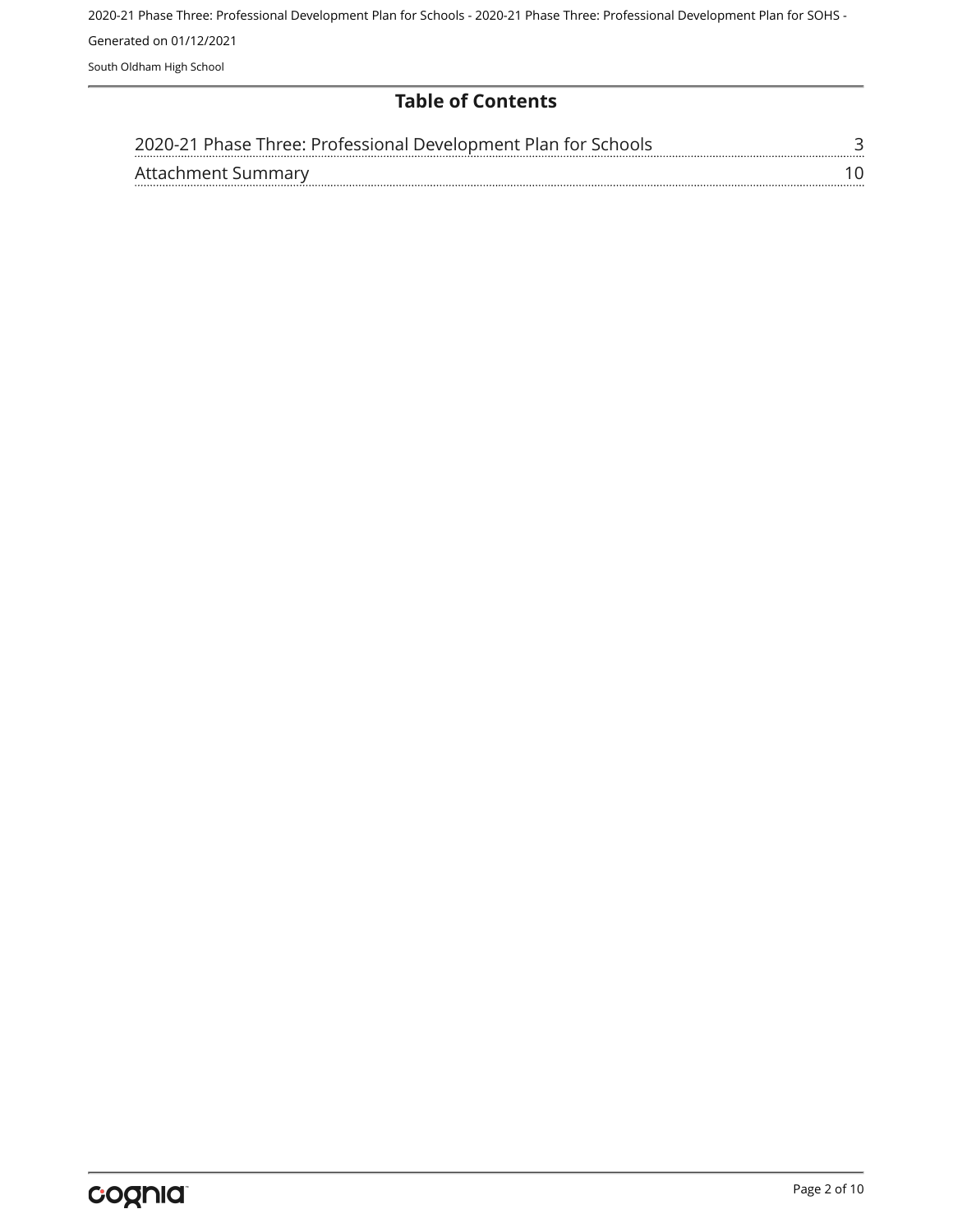## <span id="page-2-0"></span>**2020-21 Phase Three: Professional Development Plan for Schools**

The purpose of this diagnostic is to support the school in designing and implementing a professional development plan that aligns to the goals established in KRS 158.6451 and the local needs assessment. The basis of the professional development plan aligns to [704 KAR 3:035,](https://apps.legislature.ky.gov/Law/kar/704/003/035.pdf) which states the following:

Annual Professional Development Plan:

Section 2. Each local school and district shall develop a process to design a professional development plan that meets the goals established in KRS 158.6451 and in the local needs assessment. A school professional development plan shall be incorporated into the school improvement plan and shall be made public prior to the implementation of the plan. The local district professional development plan shall be incorporated into the district improvement plan and posted to the local district Web site prior to the implementation of the plan.

Section 3. Each school and local district professional development plan shall contain the following elements:

1. A clear statement of the school or district mission

2. Evidence of representation of all persons affected by the professional development plan

3. A needs assessment analysis

4. Professional development objectives that are focused on the school or district mission, derived from the needs assessment, and specify changes in educator practice needed to improve student achievement; and

5. A process for evaluating impact on student learning and improving professional learning, using evaluation results

1. What is the school's mission?

Our mission at South Oldham High School is for all stakeholders to collaboratively work to achieve a shared educational purpose. We have invested a great amount of time, energy, and effort in establishing Professional Learning Communities whose guiding focus is a belief that all students can learn and should learn at high levels. It is the job of these established Professional Learning Communities to create an atmosphere for this achievement to occur. Over the years, we have made it a point to emphasize the following areas to assist us in our mission for PLC's (Professional Learning Communities) to create an environment for rigorous learning such as: Increasing the number of students demonstrating proficiency in writing by having students write consistently and in a variety of genres. The idea that 'teaching writing is an English teacher's job' is not a belief in our building. Through a number of professional development opportunities, curriculum training, and PLC discussions, our teachers understand the importance of students explaining a learned concept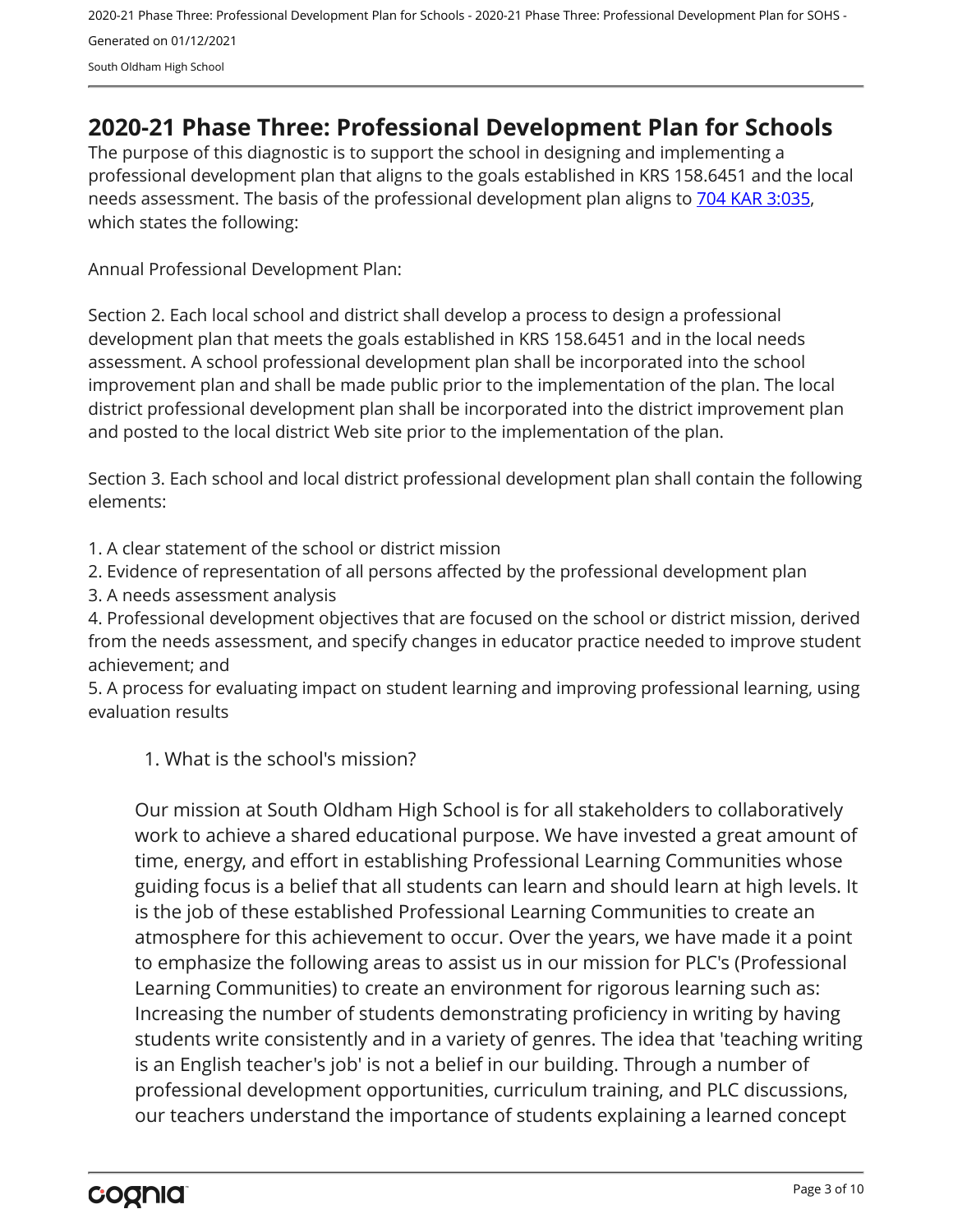South Oldham High School

through writing that enhances their comprehension. Increasing the number of students demonstrating proficiency in reading comprehension of non-fiction works is another emphasis at South Oldham High School. Beyond state and national assessments, we want our students to be able to comprehend and analyze information throughout life. In order for students to understand that every piece of text should be analyzed in order to fully comprehend, our teachers demonstrate and implement techniques such as 'making texts considerate' via anecdotal notes. Teachers are facilitating more in-class discussions of content-area passages to increase student comprehension. These are just two Best Practices used to increase our reading proficiency. Supporting our Advanced Placement Teachers (27) and National Board Teachers (11) through annual certification and professional development opportunities supports our continued growth. We also offer AP Training to teachers who want to increase their content knowledge, but who may not teach an AP course. This is beneficial not only to the trained professional teacher, but to his/her students who gain content with higher expectations. Continuing our ACT Prep Classes and AP Practice Test Dates throughout the year is another area we must maintain. When students understand the format of the tests, it relieves some anxiety. Also, through our ACT Prep Classes, students gain important test-taking skills as well. Over the past fourteen years, we have seen a constant growth with the number of Advanced Placement courses offered at our school, and due to our open-door policy we have seen an increase in the number of students enrolled in these courses. One would think that with an increase in student enrollment, the Advanced Placement overall pass percentage rate would fluctuate; however, we have been fortunate to increase our rate each year with a few courses and maintain our pass percentage rate in others. We have also been able to experience slight increases in our ACT Scores. These academic achievements are great to share with all stakeholders, but our challenge comes with implementing ways to continue this growth. One avenue we've taken to ensure students are College and Career Ready is through our Seminar Classes where teachers were selected to offer seminar students the academic, behavioral, and organizational support they need for success during and after high school. As we continue our academic growth, we have a number of support programs in place to assist: counseling, mental health services, Literacy Coach, Special Education Programming, Math Coaches, Lead Teacher Support, Common Planning Periods, ECS Coordinator, ESS Coordinator, RTI Coordinator, and Career Pathways. We developed an Intervention Team in the 2019-2020 academic year. This team has 3 full-time certified teachers and a part-time certified teacher who provide interventions in every period for students. The team works with PLCs, taking notes on initiatives and next steps for instruction; assessment data, analysis of learning, and the identification of trend data; and the development of learning extensions for those students who have mastered essential learning. In addition, a member of the team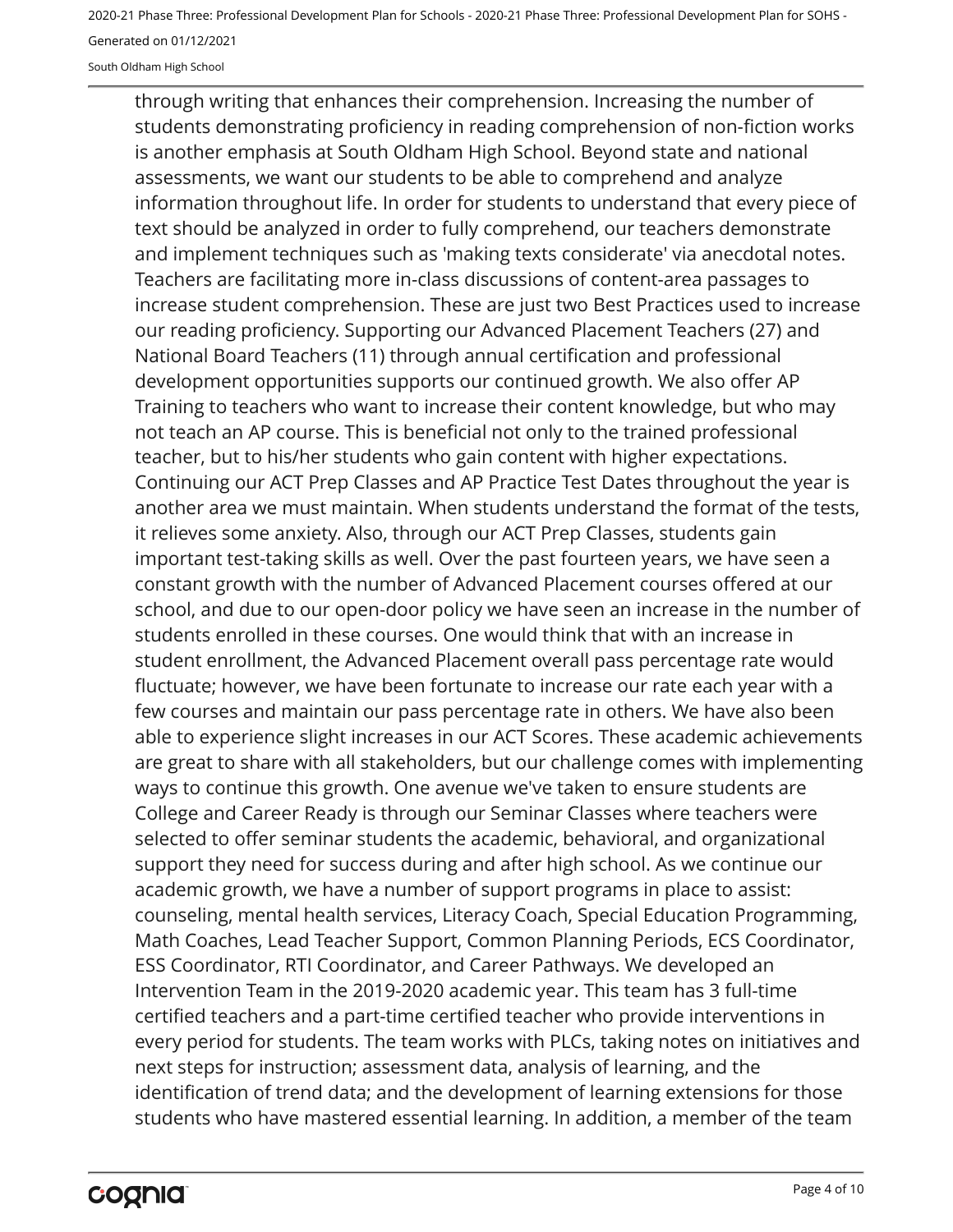has created Google spreadsheets to track data across our school. This includes data on college and career-ready students; ACT progression scores; writing essential learning targets and assessments; and a data dashboard that, in addition to the data already named, collects attendance data, behavioral interventions, office referrals, and in-school and out-of-school suspensions. This team allows us to more specifically target interventions to those students most in need of academic support, increase communication with the classroom teacher, and begin developing a school-wide assessment model.

2. The needs assessment provides the framework for **all** schools to clearly identify their most critical areas for improvement that will be addressed in the planning process through the development of goals, objectives, strategies and activities.

Based on the most critical areas for improvement identified in the completed needs assessment per [703 KAR 5:225](https://apps.legislature.ky.gov/law/kar/703/005/225.pdf) (3), what are the school's **top two priorities** for professional development that support continuous improvement?

With the ending of KTIP, our school and district needed to create a robust new teacher training and support program that provides top quality mentoring, support, and professional development for new teachers so that we can sustain and promote teacher efficacy, best practice pedagogy, dynamic teaching, enhanced collaboration, and a school-wide management system that promotes student achievement. This professional development goal focuses primarily on building capacity of our 10 new teachers so that PLC's are strengthened and student achievement, particularly in our non-AP classes does not remain stagnant, but shows growth consistent with our CSIP goals. In the last 4 years, the state/district has changed the structure/platform of the Certified Evaluation Plan multiple times. South Oldham High School has purposed to use the new CEP adopted by the district to create a systematic coaching and evaluation tool that provides accountability, support, and coaching to all certified employees with the goal of improving student achievement, enhancing school and classroom cultures, and building collegial and collaborative relationships leading to professional growth. Professional development has focused on building our Multi-tiered Support Structures (MTSS) during a pandemic and using the most effective and impactful teaching strategies for online and in-person instruction. Also, our Professional Development plan has been aimed specifically at addressing the Achievement Gap for students with disabilities and African-American students. This has included Data Dives to look specifically at a variety of metrics, including test scores, course failures, attendance, and scores on formative assessment data. This work continues regularly in the PLC's to ensure that all students are making progress towards proficiency and career readiness.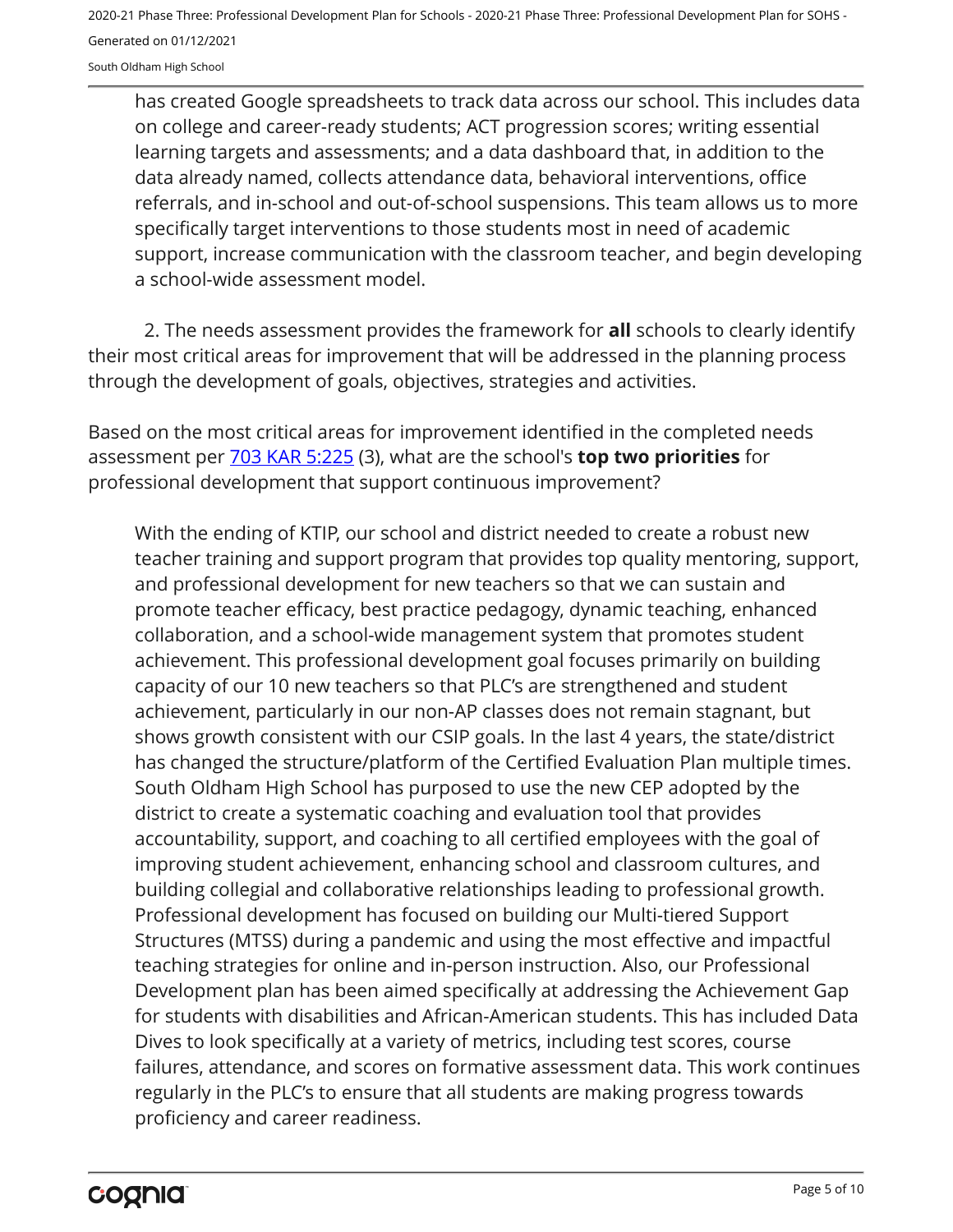3. How do the identified **top two priorities** of professional development relate to school goals?

Each goal is in direct support of the data to support continued student improvement. Focusing on the development of new teachers will continue to build a solid base of instructional integrity at South Oldham High School. Our second goal is focusing on instructional practices/thinking strategies as a school and using model classrooms as best practices.

4a. For the first priority need, what are the specific objectives for the professional development aligned to the school goal(s)? Consider the long and short term changes that need to occur in order to meet the goal.

Priority Need 1 - Effective Mentoring and Support for New Teachers Specific Objectives: Create a system that truly supports (not overwhelms) the new teacher with an effective mentor, ongoing opportunities for feedback and collaboration, and effective coaching. (Ongoing) Assign all new teachers an effective mentor (Accomplished) Provide technology, management, and instructional training prior to school year (accomplished - New Teacher orientation) Provide ongoing feedback and support that leads to improved instructional practices and student achievement (ongoing) Short-term changes: Now that we are going to NTI, meetings with new teachers will likely need to be virtual in the near future. Long-term changes: As we have a growing number of younger/newer teachers, it becomes more of a challenge to pair new teachers with mentors. One of the challenges we faced was providing strong, experienced mentors for each of the new mentees (particularly in some departments).

4b. What are the intended results? (student outcomes; educator beliefs, practices, etc.)

Building teacher management plans prior to start of in-person instruction in order to minimize disruptive and off-task behavior Introduce understanding of essential standards and learning outcomes and common formative assessments so that ALL students are receiving rigorous and guaranteed instruction Increasing collaboration which leads to higher student achievement and lower teacher attrition rates

4c. What will be the indicators of success? Consider the completed actions or markers that need to occur that would indicate the goals and objectives have been achieved.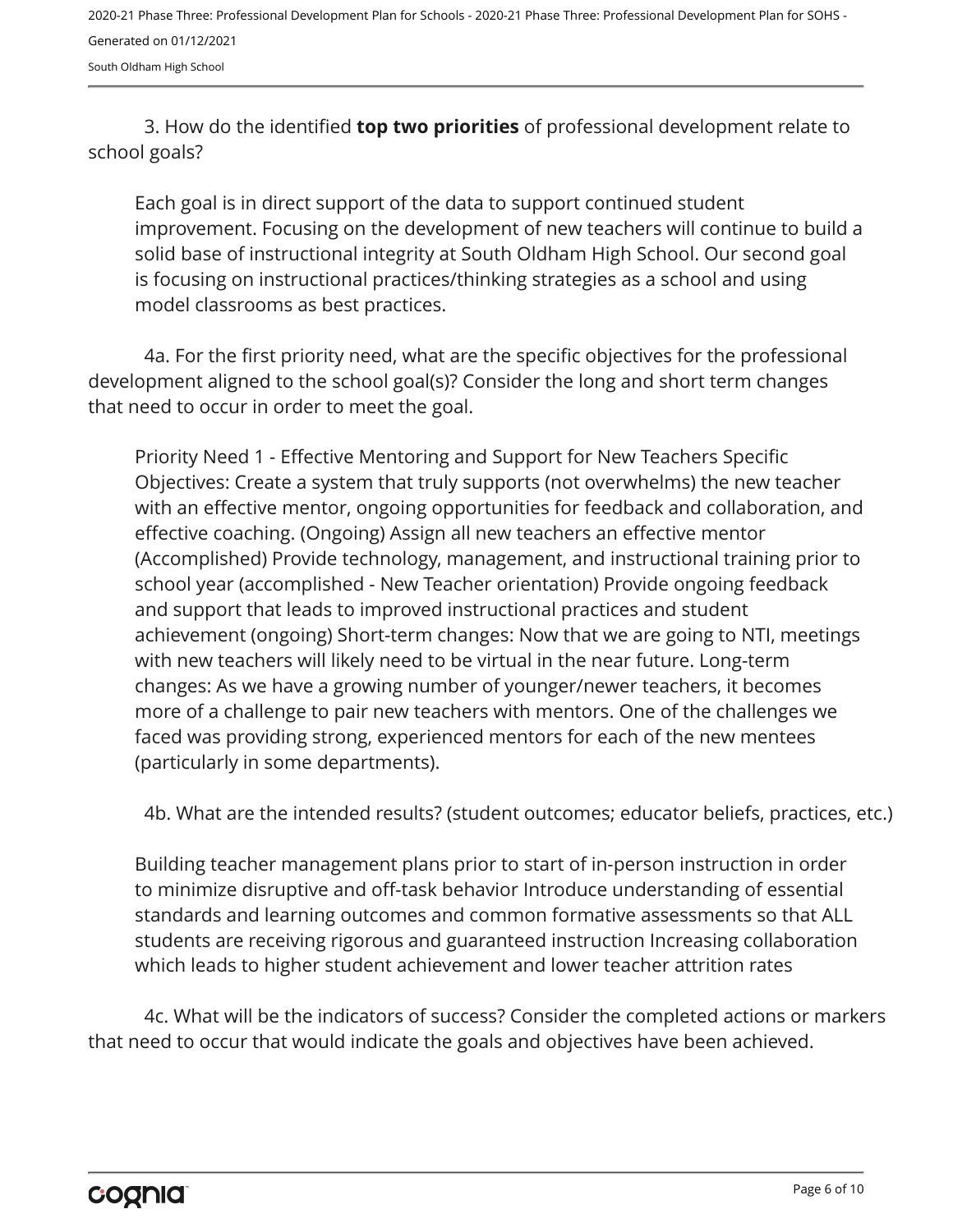South Oldham High School

Less ODR (office disciplinary referrals) from new teacher classes. Decrease in number of new teachers leaving South Oldham in 5 year period Increase in student achievement in non-AP core classes

4d. Who is the targeted audience for the professional development?

New Teachers

4e. Who is impacted by this component of professional development? (students, teachers, principals, district leaders, etc.)

Students, teachers, and administrators are all impacted by this professional development. Well-supported new teachers will lead to higher student achievement in new teacher classes, less disciplinary issues, and increase teacher satisfaction and efficacy.

4f. What resources are needed to support the professional development? (staff, funding, technology, materials, time, etc.)

District provides stipends for mentor teachers All other resources are provided inhouse

4g. What ongoing supports will be provided for professional development implementation? (coaching, professional learning communities, follow up, etc.)

Our Coaching document/plan and the PLC will provide ongoing support for New teachers as they move into their 2nd and 3rd years as teachers.

4h. How will the professional development be monitored for evidence of implementation? Consider data (student work samples, grade-level assessments, classroom observations, etc.) that will be gathered, persons responsible and frequency of data analysis.

MAPP scores and Testing assessment data - Twice a year - Admin Compare formative assessment data from new teachers to rest of PLC - Ongoing - PLC's and Intervention team Disciplinary Report - we will compare number of ODR in new teachers compared to veteran teachers and new teachers from last year (will need to look at this when back to full in-person instruction) - December and June - Admin

5a. For the second priority need, what are the specific objectives for the professional development aligned to the school goal(s)? Consider the long and short term changes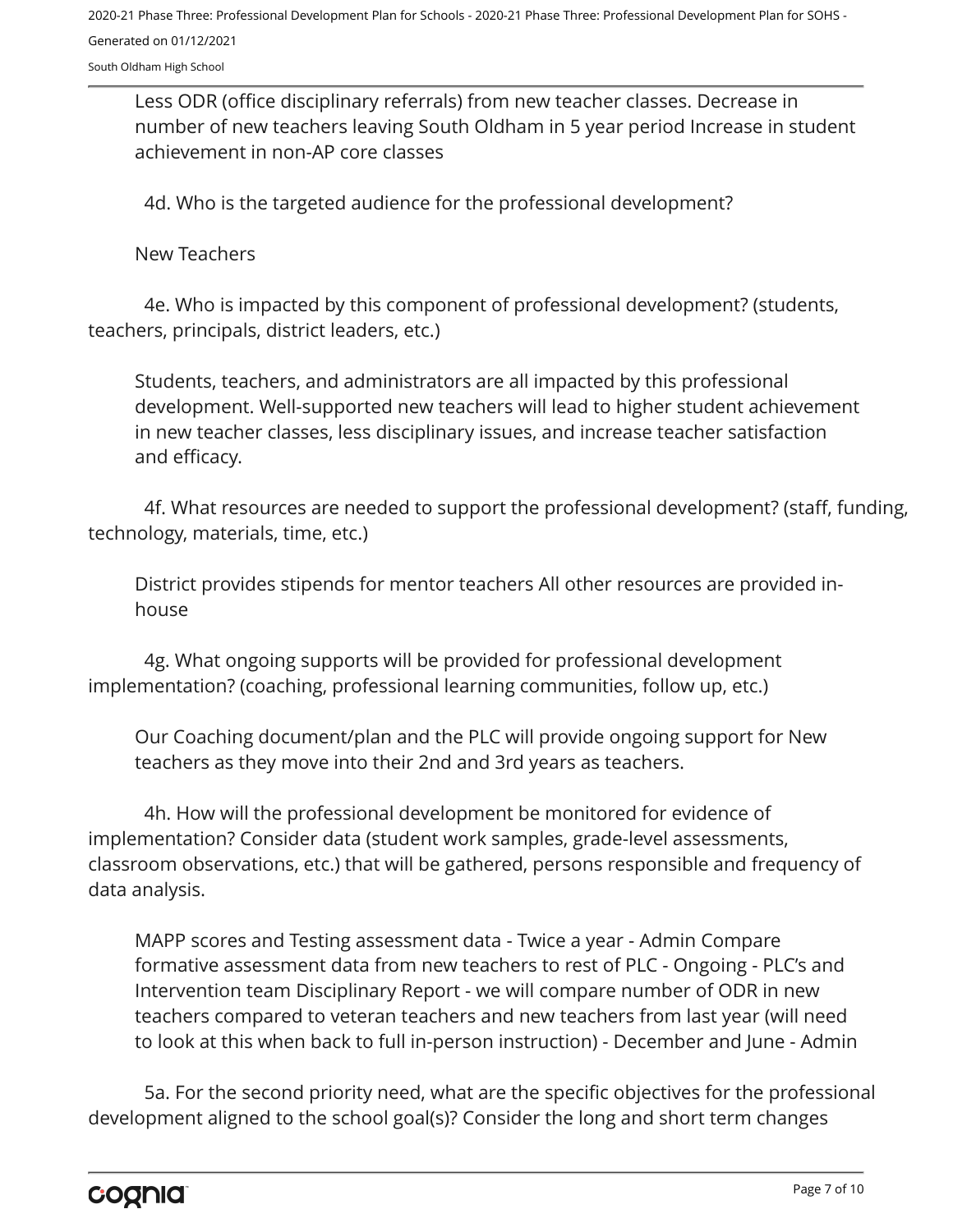South Oldham High School

that need to occur in order to meet the goal.

Priority Need 2 - Teaching strategies that will lead to academic success during inperson and remote learning, and address the Achievement Gap Specific Objectives: Increase the effectiveness of synchronous and asynchronous learning during NTI and in-person instruction Streamline instruction so that essential learning can happen even during decreased instructional time Provide timely and effective Tier 2 and Tier 3 intervention during NTI and in-person instruction Increase the percentage of African-American students scoring proficient or distinguished on ACT Increase the percentage of students with a disability scoring proficient or distinguished on ACT Short-term changes: In the short term, PLC's are going to have to remove unnecessary or less essential content from instruction during NTI and A/ B periods. We are going to need to create a contact log so that NO STUDENT falls through the cracks and communication with families is streamlined when providing support/intervention for students struggling on remote learning. Long-term changes: Long-term changes may include a more robust mentoring program for students that have economic disadvantages and for students of color. Another long-term change involves providing an ACT and College Skills preparatory course that can be offered during the school day that is readily available to students who need additional support to meet benchmark and accessing college.

5b. What are the intended results? (student outcomes; educator beliefs, practices, etc.)

Increased % of students reaching proficiency Providing additional support and advocates for all students Ensuring our students of color can not only access college, but be successful when they arrive.

5c. What will be the indicators of success? Consider the completed actions or markers that need to occur that would indicate the goals and objectives have been achieved.

Elimination of the Achievement Gap in English and Math - Students of color would achieve at a rate equivalent to their peers. Students with disabilities would perform at a commensurate rate with peers on state/national assessments. Reduction in number of students reporting feeling alienated or not part of the school culture.

5d. Who is the targeted audience for the professional development?

#### Certified Staff

5e. Who is impacted by this component of professional development? (students, teachers, principals, district leaders, etc.)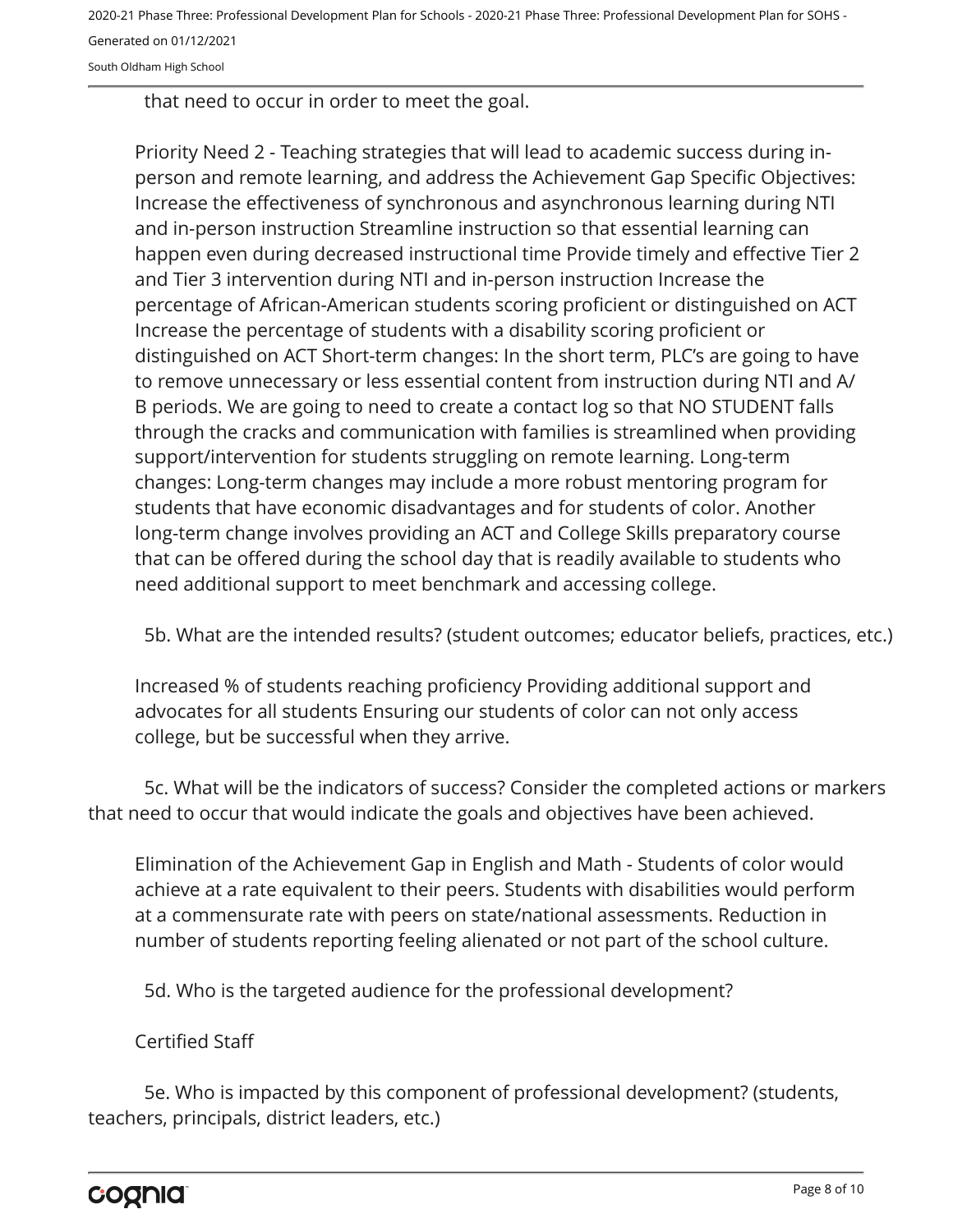Students, Teachers, Administrators, support staff

5f. What resources are needed to support the professional development? (staff, funding, technology, materials, time, etc.)

May need to train teachers on Check and Connect and other research-based mentoring methods

5g. What ongoing supports will be provided for professional development implementation? (coaching, professional learning communities, follow up, etc.)

Ongoing support will occur through Teacher Work Days and PLC work

5h. How will the professional development be monitored for evidence of implementation? Consider data (student work samples, grade-level assessments, classroom observations, etc.) that will be gathered, persons responsible and frequency of data analysis.

Assessment Data from MAPP testing and ACT's - Twice a year - Admin Attendance Report - Monthly - Bohannon/Webb Behavior Report - Twice a Year - Admin College Acceptance/Retention rates of students of color - Yearly - Counselors

6. Optional Extension: If your school has identified additional professional development priorities that you would like to include, you may upload an attachment with the answers to question 3 and a-h as seen in questions 4 and 5. If you do not wish to include an optional extension, please list N/A in the space provided below.

We do not have a current optional extension at this time.